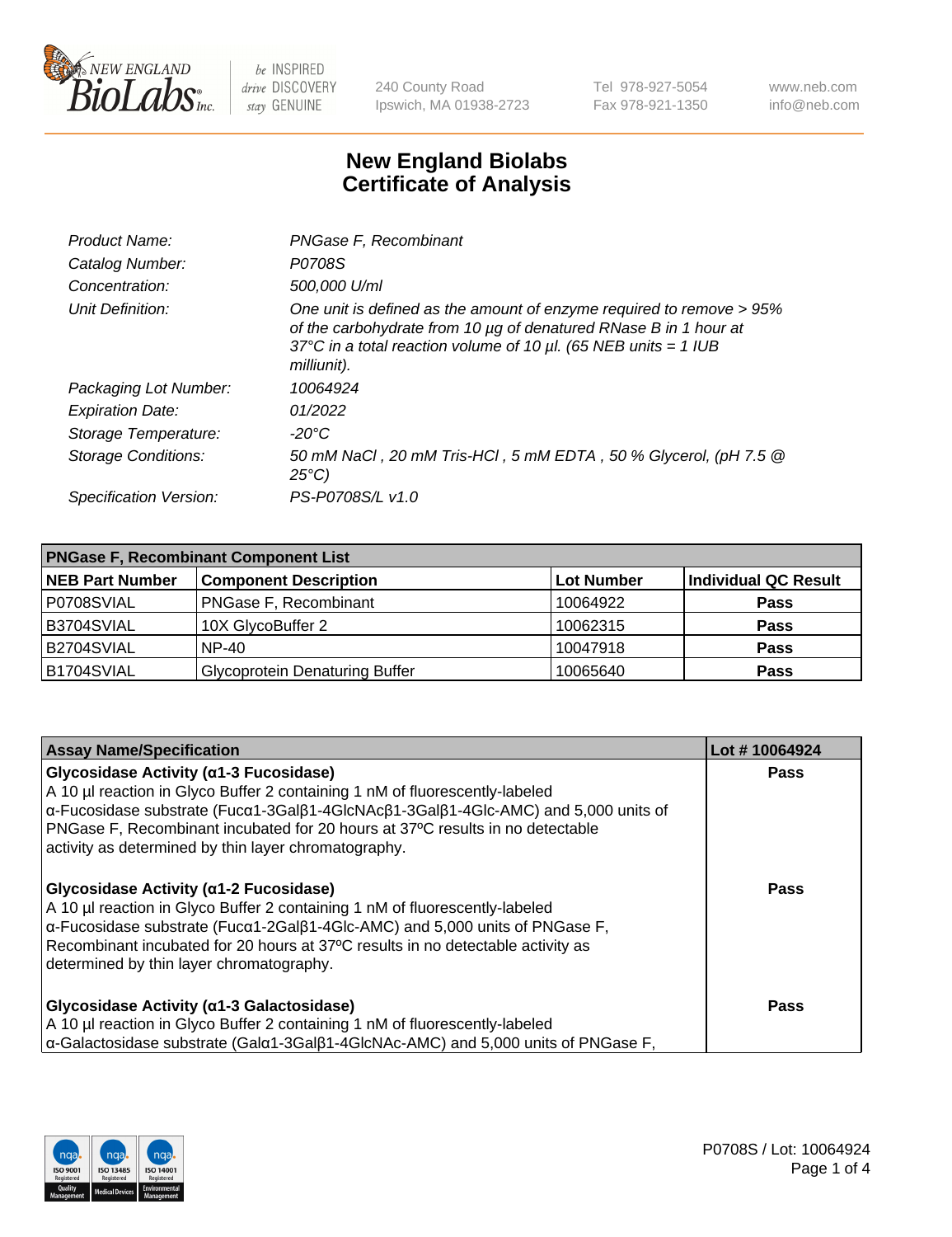

240 County Road Ipswich, MA 01938-2723 Tel 978-927-5054 Fax 978-921-1350

www.neb.com info@neb.com

| <b>Assay Name/Specification</b>                                                                                                                                                                                                                                                                                                                                            | Lot #10064924 |
|----------------------------------------------------------------------------------------------------------------------------------------------------------------------------------------------------------------------------------------------------------------------------------------------------------------------------------------------------------------------------|---------------|
| Recombinant incubated for 20 hours at 37°C results in no detectable activity as<br>determined by thin layer chromatography.                                                                                                                                                                                                                                                |               |
| Glycosidase Activity (α-Neuraminidase)<br>A 10 µl reaction in Glyco Buffer 2 containing 1 nM of fluorescently-labeled<br>α-Neuraminidase substrate (Neu5Acα2-3Galβ1-3GlcNAcβ1-3Galβ1-4Glc-AMC) and 5,000<br>units of PNGase F, Recombinant incubated for 20 hours at 37°C results in no<br>detectable activity as determined by thin layer chromatography.                 | Pass          |
| Glycosidase Activity (α-N-Acetylgalactosaminidase)<br>A 10 µl reaction in Glyco Buffer 2 containing 1 nM of fluorescently-labeled<br>α-N-Acetylgalactosaminidase substrate (GalNAcα1-3(Fucα1-2)Galβ1-4Glc-AMC) and 5,000<br>units of PNGase F, Recombinant incubated for 20 hours at 37°C results in no<br>detectable activity as determined by thin layer chromatography. | <b>Pass</b>   |
| Glycosidase Activity (α-Glucosidase)<br>A 10 µl reaction in Glyco Buffer 2 containing 1 nM of fluorescently-labeled<br>α-Glucosidase substrate (Glcα1-6Glcα1-4Glc-AMC) and 5,000 units of PNGase F,<br>Recombinant incubated for 20 hours at 37°C results in no detectable activity as<br>determined by thin layer chromatography.                                         | <b>Pass</b>   |
| Glycosidase Activity (α1-3 Mannosidase)<br>A 10 µl reaction in Glyco Buffer 2 containing 1 nM of fluorescently-labeled<br>α-Mannosidase substrate (Manα1-3Manβ1-4GlcNAc-AMC) and 5,000 units of PNGase F,<br>Recombinant incubated for 20 hours at 37°C results in no detectable activity as<br>determined by thin layer chromatography.                                   | <b>Pass</b>   |
| Glycosidase Activity (α1-6 Galactosidase)<br>A 10 µl reaction in Glyco Buffer 2 containing 1 nM of fluorescently-labeled<br>α-Galactosidase substrate (Galα1-6Galα1-6Glcα1-2Fru-AMC) and 5,000 units of PNGase<br>F, Recombinant incubated for 20 hours at 37°C results in no detectable activity as<br>determined by thin layer chromatography.                           | <b>Pass</b>   |
| Glycosidase Activity (α1-6 Mannosidase)<br>A 10 µl reaction in Glyco Buffer 2 containing 1 nM of fluorescently-labeled<br>α-Mannosidase substrate (Manα1-6Manα1-6(Manα1-3)Man-AMC) and 5,000 units of PNGase<br>F, Recombinant incubated for 20 hours at 37°C results in no detectable activity as<br>determined by thin layer chromatography.                             | Pass          |
| Glycosidase Activity (β-Mannosidase)<br>A 10 µl reaction in Glyco Buffer 2 containing 1 nM of fluorescently-labeled<br>$\beta$ -Mannosidase substrate (Man $\beta$ 1-4Man $\beta$ 1-4Man-AMC) and 5,000 units of PNGase F,<br>Recombinant incubated for 20 hours at 37°C results in no detectable activity as                                                              | Pass          |

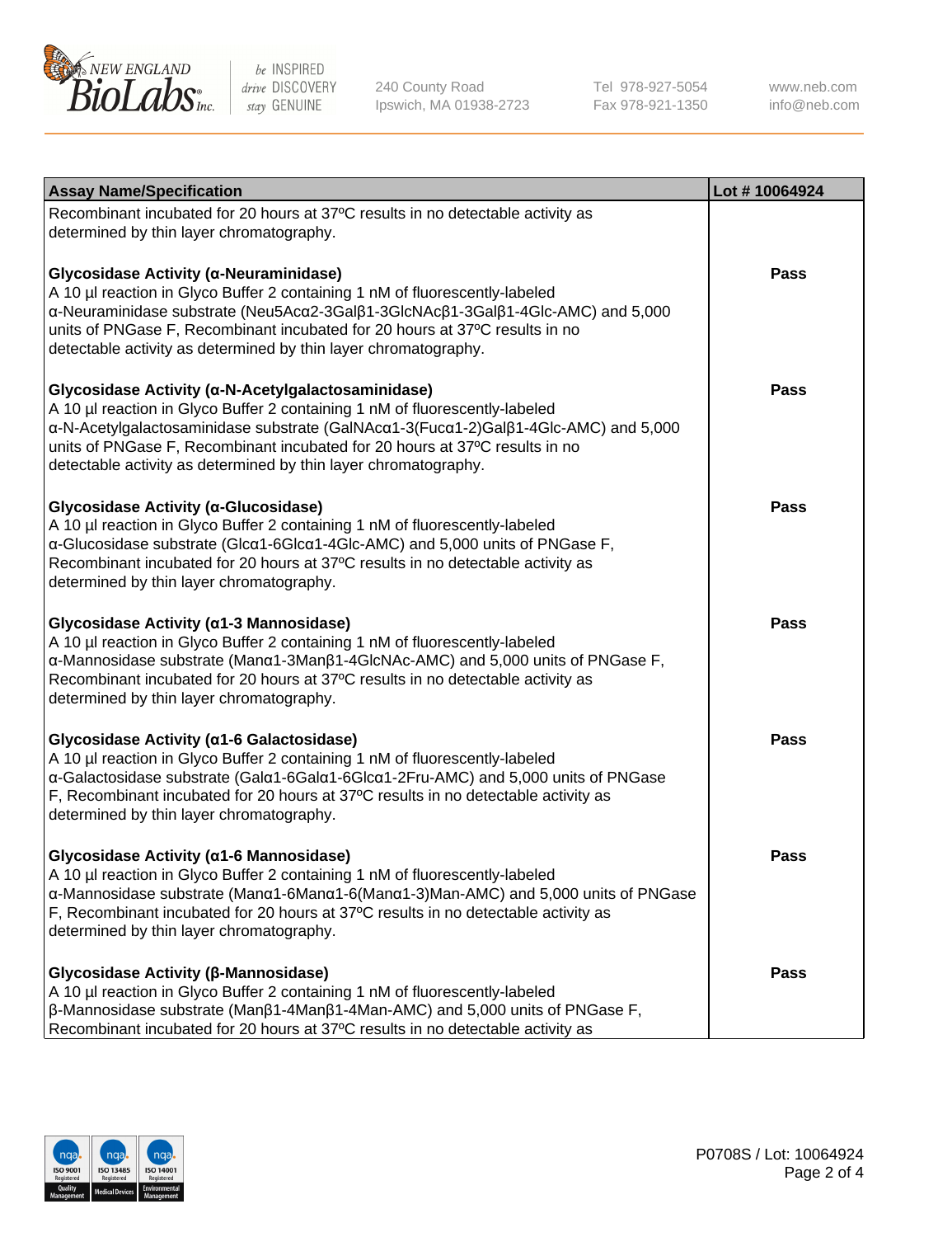

240 County Road Ipswich, MA 01938-2723 Tel 978-927-5054 Fax 978-921-1350

www.neb.com info@neb.com

| <b>Assay Name/Specification</b>                                                                                                                                                                                                                                                                                                                                        | Lot #10064924 |
|------------------------------------------------------------------------------------------------------------------------------------------------------------------------------------------------------------------------------------------------------------------------------------------------------------------------------------------------------------------------|---------------|
| determined by thin layer chromatography.                                                                                                                                                                                                                                                                                                                               |               |
| Glycosidase Activity (β-N-Acetylgalactosaminidase)<br>A 10 µl reaction in Glyco Buffer 2 containing 1 nM of fluorescently-labeled<br>β-N-Acetylgalactosaminidase substrate (GalNAcβ1-4Galβ1-4Glc-AMC) and 5,000 units of<br>PNGase F, Recombinant incubated for 20 hours at 37°C results in no detectable<br>activity as determined by thin layer chromatography.      | <b>Pass</b>   |
| Glycosidase Activity (β-N-Acetylglucosaminidase)<br>A 10 µl reaction in Glyco Buffer 2 containing 1 nM of fluorescently-labeled<br>β-N-Acetylglucosaminidase substrate (GlcNAcβ1-4GlcNAcβ1-4GlcNAc-AMC) and 5,000 units<br>of PNGase F, Recombinant incubated for 20 hours at 37°C results in no detectable<br>activity as determined by thin layer chromatography.    | <b>Pass</b>   |
| Glycosidase Activity (β-Xylosidase)<br>A 10 µl reaction in Glyco Buffer 2 containing 1 nM of fluorescently-labeled<br>$\beta$ -Xylosidase substrate (Xyl $\beta$ 1-4Xyl $\beta$ 1-4Xyl $\beta$ 1-4Xyl-AMC) and 5,000 units of PNGase F,<br>Recombinant incubated for 20 hours at 37°C results in no detectable activity as<br>determined by thin layer chromatography. | <b>Pass</b>   |
| Glycosidase Activity (Endo F1, F2, H)<br>A 10 µl reaction in Glyco Buffer 2 containing 1 nM of fluorescently-labeled Endo F1,<br>F2, H substrate (Dansylated invertase high mannose) and 5,000 units of PNGase F,<br>Recombinant incubated for 20 hours at 37°C results in no detectable activity as<br>determined by thin layer chromatography.                       | <b>Pass</b>   |
| <b>Glycosidase Activity (Endo F2, F3)</b><br>A 10 µl reaction in Glyco Buffer 2 containing 1 nM of fluorescently-labeled Endo F2,<br>F3 substrate (Dansylated fibrinogen biantennary) and 5,000 units of PNGase F,<br>Recombinant incubated for 20 hours at 37°C results in no detectable activity as<br>determined by thin layer chromatography.                      | <b>Pass</b>   |
| Glycosidase Activity (β1-3 Galactosidase)<br>A 10 µl reaction in Glyco Buffer 2 containing 1 nM of fluorescently-labeled<br>β-Galactosidase substrate (Galβ1-3GlcNAcβ1-4Galβ1-4Glc-AMC) and 5,000 units of<br>PNGase F, Recombinant incubated for 20 hours at 37°C results in no detectable<br>activity as determined by thin layer chromatography.                    | Pass          |
| Glycosidase Activity ( $\beta$ 1-4 Galactosidase)<br>A 10 µl reaction in Glyco Buffer 2 containing 1 nM of fluorescently-labeled<br>β-Galactosidase substrate (Galβ1-4GlcNAcβ1-3Galβ1-4Glc -AMC) and 5,000 units of<br>PNGase F, Recombinant incubated for 20 hours at 37°C results in no detectable<br>activity as determined by thin layer chromatography.           | Pass          |